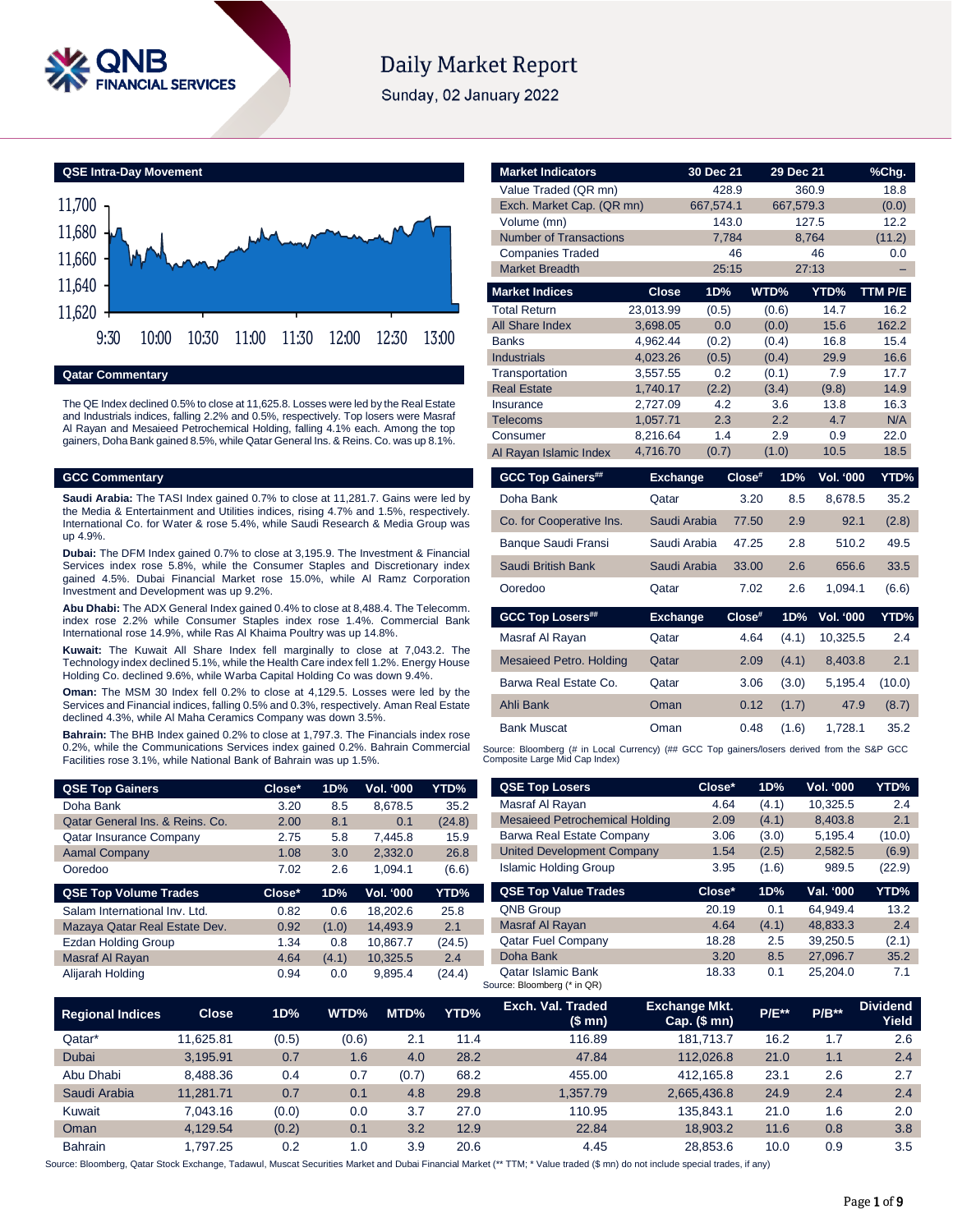# **Qatar Market Commentary**

- The QE Index declined 0.5% to close at 11,625.8. The Real Estate and Industrials indices led the losses. The index fell on the back of selling pressure from Qatari and GCC shareholders despite buying support from Arab and foreign shareholders.
- Masraf Al Rayan and Mesaieed Petrochemical Holding were the top losers, falling 4.1% each. Among the top gainers, Doha Bank gained 8.5%, while Qatar General Ins. & Reins. Co. was up 8.1%.
- Volume of shares traded on Thursday rose by 12.2% to 143mn from 127.5mn on Wednesday. Further, as compared to the 30-day moving average of 119.9mn, volume for the day was 19.3% higher. Salam International Inv. Ltd. and Mazaya Qatar Real Estate Dev. were the most active stocks, contributing 12.7% and 10.1% to the total volume, respectively.

| <b>Overall Activity</b>        | Buy %*   | Sell %*  | Net (QR)         |
|--------------------------------|----------|----------|------------------|
| Qatari Individuals             | 26.45%   | 43.62%   | (73,622,368.1)   |
| <b>Qatari Institutions</b>     | 29.89%   | 33.48%   | (15, 375, 955.7) |
| Qatari                         | 56.34%   | 77.09%   | (88,998,323.8)   |
| <b>GCC Individuals</b>         | 46.30%   | 53.70%   | (319, 232.9)     |
| <b>GCC</b> Institutions        | 51.00%   | 0.58%    | (316, 603.0)     |
| <b>GCC</b>                     | 0.97%    | 1.12%    | (635, 835.8)     |
| Arab Individuals               | 10.05%   | 8.29%    | 7,538,321.3      |
| <b>Arab Institutions</b>       | $0.00\%$ | $0.00\%$ | 200.0            |
| Arab                           | 10.05%   | 8.29%    | 7,538,521.3      |
| <b>Foreigners Individuals</b>  | 4.66%    | 3.15%    | 6,488,418.3      |
| <b>Foreigners Institutions</b> | 27.97%   | 10.35%   | 75,607,220.0     |
| <b>Foreigners</b>              | 32.64%   | 13.50%   | 82,095,638.3     |

Source: Qatar Stock Exchange (\*as a % of traded value)

# **Global Economic Data and Earnings Calendar**

### **Global Economic Data**

| <b>Date</b> | <b>Market</b> | <b>Source</b>                        | <b>Indicator</b>                | <b>Period</b> | <b>Actual</b>    | <b>Consensus</b>         | <b>Previous</b> |
|-------------|---------------|--------------------------------------|---------------------------------|---------------|------------------|--------------------------|-----------------|
| $12 - 30$   | US            | Department of Labor                  | Initial Jobless Claims          | $25$ -Dec     | 198 <sub>k</sub> | 206k                     | 206k            |
| $12 - 30$   | <b>US</b>     | Department of Labor                  | <b>Continuing Claims</b>        | $18 - Dec$    | 1716k            | 1868k                    | 1856k           |
| $12 - 31$   | China         | China Federation of Logistics        | Non-manufacturing PMI           | <b>Dec</b>    | 52.7             | 52                       | 52.3            |
| $12 - 31$   | China         | <b>China Federation of Logistics</b> | <b>Manufacturing PMI</b>        | <b>Dec</b>    | 50.3             | 50                       | 50.1            |
| $12 - 31$   | China         | China Federation of Logistics        | Composite PMI                   | <b>Dec</b>    | 52.2             | $\overline{\phantom{m}}$ | 52.2            |
| $12 - 31$   | India         | India Central Statistical Org.       | Eight Infrastructure Industries | <b>Nov</b>    | 3.10%            | --                       | 7.50%           |

Source: Bloomberg (s.a. = seasonally adjusted; n.s.a. = non-seasonally adjusted; w.d.a. = working day adjusted)

#### **Earnings Calendar**

| <b>Tickers</b> | Company Name       | Date of reporting 4Q2021 results | No. of days remaining | <b>Status</b> |
|----------------|--------------------|----------------------------------|-----------------------|---------------|
| QNBK           | QNB Group          | 11-Jan-22                        |                       | Due           |
| <b>ABQK</b>    | Ahli Bank          | $13 - Jan-22$                    |                       | Due           |
| QIBK           | Qatar Islamic Bank | 16-Jan-22                        |                       | Due           |

Source: QSE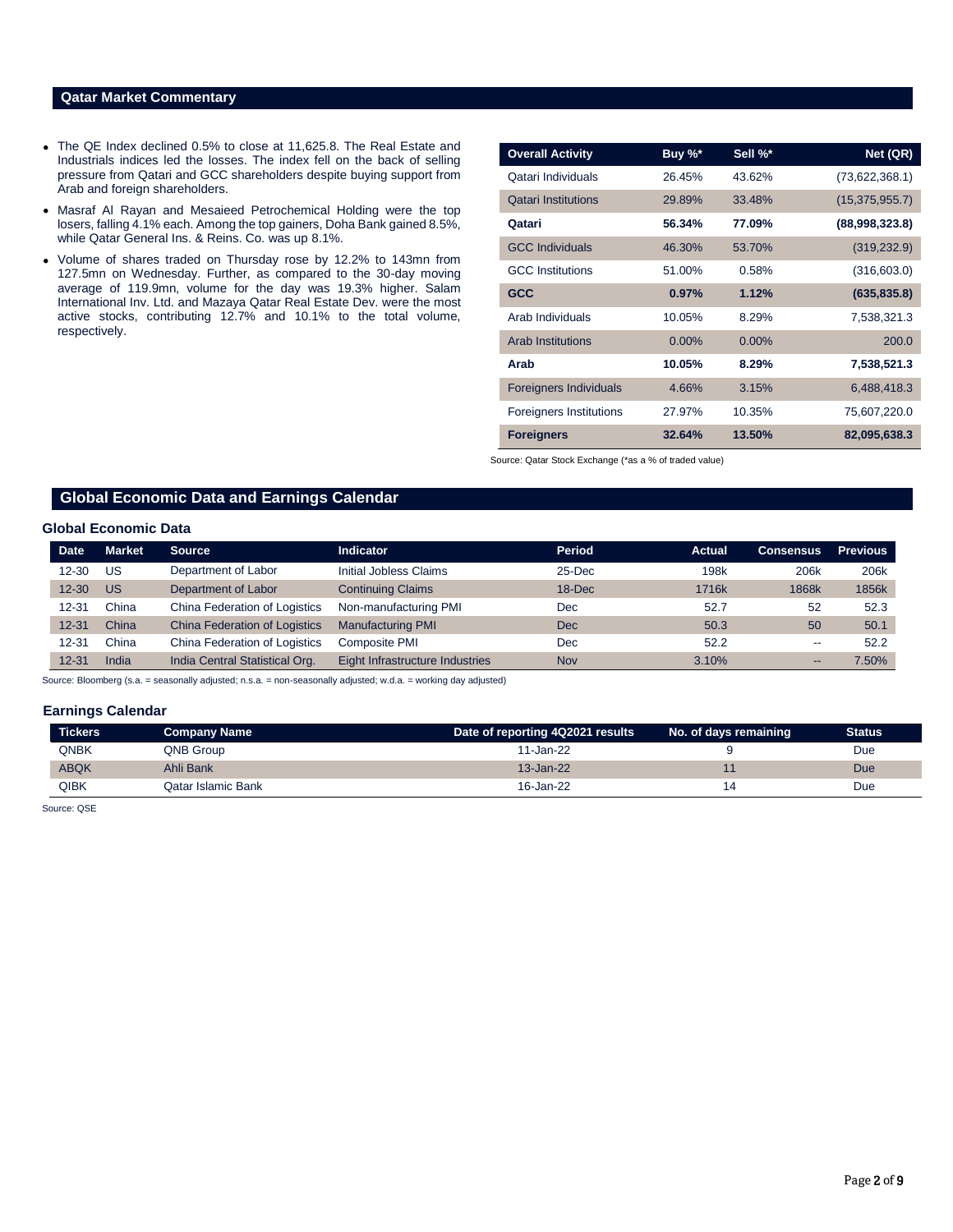# **Qatar**

- **Qatar's LNG exports rise 5% in the fourth quarter of 2021 –** Qatar's exports of liquefied natural gas increased in the fourth quarter of 2021 by 5.3% on an annual basis, to about 20mn tons. Qatar's total exports of liquefied natural gas to international markets last year amounted to about 80mn tons, a decrease of 3.6% YoY, due to the impact of maintenance operations, according to CNBC Arabia. Qatar accounts for 22% of the volume of LNG exports globally, followed by Australia with 21%. Asian markets accounted for the largest share of Qatar's exports of liquefied natural gas last year, at 68%, then European at 22%. Qatar will start in 2022 the first phase of developing the North Gas Field to increase production of liquefied natural gas by 43%, to reach 110mn tons per year in 2025, and then to 126mn tons per year by the end of 2027. (Bloomberg)
- **Remarkable performance of Qatar's economy in 2021 –** Despite the repercussion of the COVID-19 pandemic, which continued to threaten the world's economies during 2021, the Qatari economy recorded a remarkable positive performance at various levels due to rational policies, a flexible economic approach to crisis management, and forward-looking plans, which enhanced Qatar's ability to quickly recover and adapt to changes, ensure business continuity and complete vital projects in the infrastructure sector and other sectors. It was not surprising that Qatar ranked first in the Gulf region in COVID Economic Recovery Index, scoring four points, according to the global economic magazine 'MEED' published last August. The index confirmed that Doha is the holder of the highest score in the economic recovery index, as its revenues depend mainly on natural gas, not oil, making its financial position more robust. This economic and financial performance was reflected in the reports of credit rating institutions, as the country maintained its high rank in credit ratings and a stable future outlook for its economy, based on its financial position, which provided it with protection from potential risks, as well as the continuous development of the energy sector. In its latest reports, the World Bank also expected that the Qatari economy would grow by 3% in 2021 and accelerate its pace by 4.1% in 2022 and 4.5% in 2023 after absorbing the shocks caused by the pandemic and returning again to the growth trend. The quarterly figures indicate that the country's GDP achieved remarkable growth in the second quarter of 2021 at a rate of 5.4%, QR156.3bn, compared to QR148.3bn in the first quarter. The contribution of the oil and gas sector accounted for 36.8%, a growth of 11%, while the total non-oil sectors accounted for 63.2%, with a growth rate of 2.4%. The industrial sector, which is one the main forces of development, witnessed remarkable growth after its contribution to the GDP increased from 7.3% in 2020 to 8.7% in the first half of 2021, to occupy the fourth place as the highest contributing activity to the country's economy during the current year. This reflects the efficacy of the measures taken by the State that supported the growth of various vital economic sectors in light of the steady steps towards achieving economic diversification in accordance with the determinants of the National Development Strategy and Qatar National Strategy for Manufacturing Industry 2018-2022. In 2021, Qatar has strengthened its leadership position in the international energy markets and established itself as one of the most important suppliers of clean energy in the world. In this context, Qatar Petroleum announced the change of its name to Qatar Energy to reflect the major transformations in the energy industry locally and in line with global trends. The company has signed agreements to build more than 100 new gas tankers until 2027, in parallel with a contract for the first phase of its North Field

expansion project, which will raise the country's production of liquefied natural gas to 110mn tons annually by 2025 and in light of the efforts to raise its production of liquefied gas to reach 126mn tons annually by 2027. (Peninsula Qatar)

- **Qatar November Foreign Reserves QAR209.68bn –** Qatar's foreign reserves were QAR209.68bn in November, according to the Qatar Central Bank. (Bloomberg)
- **QIBK to disclose its Annual financial results on January 16 –** Qatar Islamic Bank (QIBK) will disclose its financial statement for the period ending December 31, 2021 on January 16, 2022. (QSE)
- **Disclosure about GWCS –** Gulf Warehousing Company (GWCS) has changed the trade name of GWC Food Services (99% owned by Flag Logistics Services, and 1% by GWC Chemicals) to become Yeeba Trading W.L.L. (QSE)
- **Mekdam Holding Group signs an agreement –** Mekdam Holding Group announced it has signed an agreement with Qatar Airways Group for two orders with a total value of QR671.6mn. The following is a summary of these contracts: First Contract: Manpower Supply - World Cup 2022, Client: Qatar Airways, Value: QR542,435,832, Duration: 12 months, Completion Date: February 01, 2023, Scope of work: Providing ground manpower to Qatar Airways Group from March 2022. Second Contract: Manpower Supply – QAS, Client: Qatar Aviation Services (QAS), Value: QR129,161,460, Duration: 60 months, Completion Date: January 31, 2027, Scope of work: Providing ground manpower to Qatar Aviation Services starting from February 2022. (QSE)
- **Qatar pushes Gulf Arab Energy company borrowing to record high –** Gulf Arab energy firms borrowed \$30.5bn in 2021, the highest level in at least 25 years, as the region's national oil companies sought to inject foreign investment into their balance sheets. Qatar Energy led the region in issuing debt, according to Bloomberg calculations. The company sold \$12.5bn of bonds in July to fund an expansion of its liquefied natural gas output capacity and cement its position as the world's biggest exporter. Energy companies in the UAE raised \$7.7bn in new debt, a fouryear high for the country. Saudi Aramco, which dominated the region's energy corporate debt market in the previous two years, was its third-largest borrower in 2021, with \$6.5bn. (Bloomberg)
- **ORDS showcases its capabilities as telecommunications operator at FIFA Arab Cup 2021 –** Ooredoo (ORDS) has announced its involvement in the FIFA Arab Cup 2021, which enabled a phenomenally successful event from a telecommunications perspective. As regional supporter of the event and pioneer of 5G, Ooredoo rolled out a comprehensive strategy supported by a dedicated team of more than 400 members to ensure an enhanced fan experience and seamless broadcasting for the many media partners covering the action. The six state-of-the-art stadiums were equipped with Ooredoo's super-fast 5G and 4G technology, featuring more than 4,250 antennas to ensure coverage and reliability. The excellent coverage and performance also extended beyond the stadiums to the connecting highways and metro lines. More than 570,000 spectators enjoyed the mobile Internet, with more than 80Tb downloaded during the 32 matches, more than 20% of which was via 5G. Ooredoo provided the backhaul for the Wi-Fi in all stadiums, which carried more than 26Tb of Internet data. Average download speeds were impressive at 29Mbps for 4G and 258Mbps for 5G, with spectators using popular apps including Snapchat, Instagram, Facebook, and WhatsApp. More than 2.5mn voice calls were conducted as fans shared their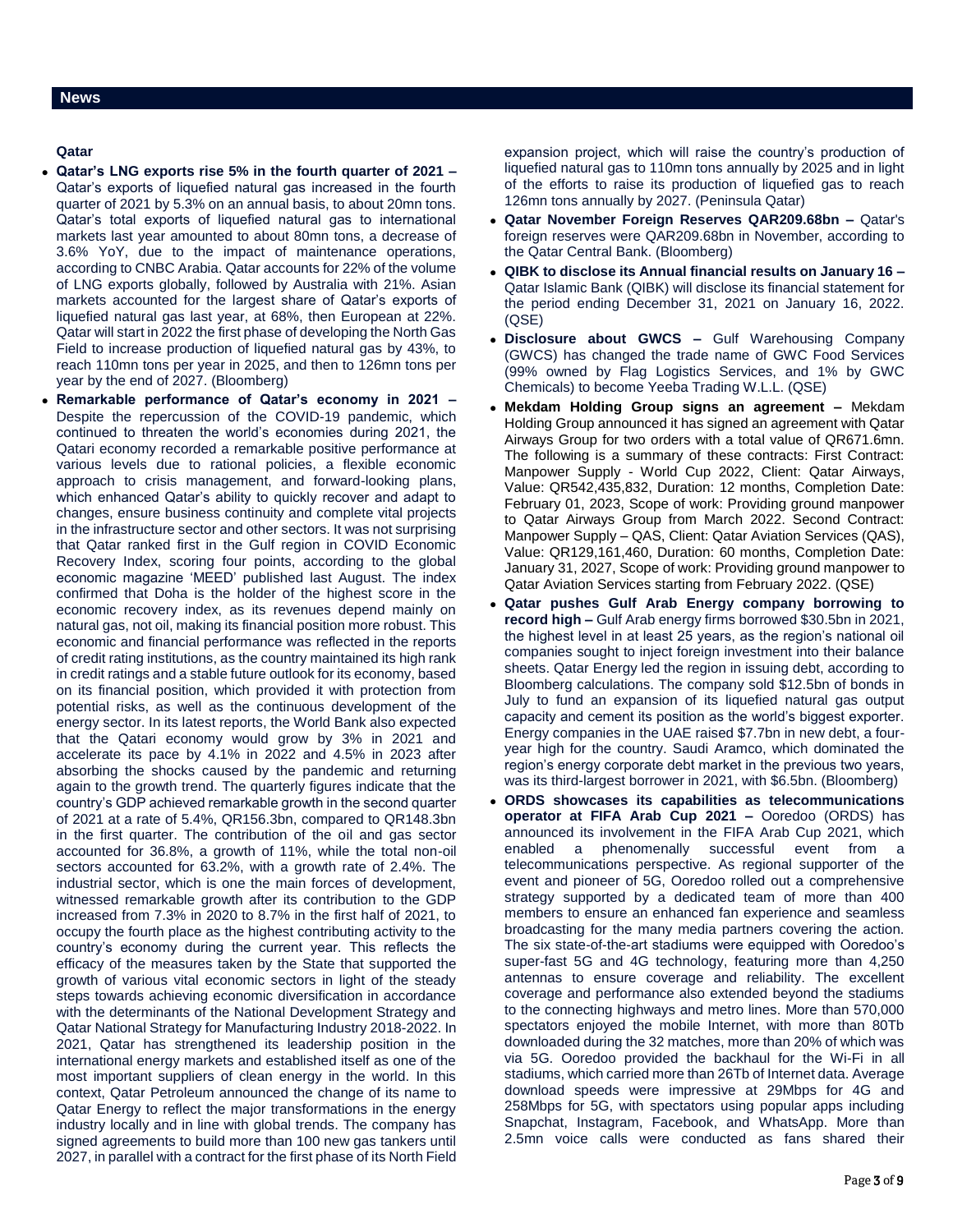experience with friends and loved ones around the world, of which some 65% were UHD VoLTE. (Gulf-Times.com)

- **QCB: Qatar's insurance firms' total assets 6.7% to QR61.2bn at end-2020 –** Total assets of Qatar's insurance firms rose 6.7% to QR61.2bn at end-2020, the Qatar Central Bank (QCB) has said in a report. The risk level in the investments portfolio of these firms improved during the year as there was a sharp rise in fixed maturities investments, the share of which jumped to 52.5% compared to 49.2% in the previous year. Investment in equities moderated while that in real estate remained almost stagnant. Both reinsurance receivable and premium receivable recorded healthy and better growth during the year. On the liabilities side, technical provisions increased during 2020. Reinsurance payable after recording sharp rise in 2019 grew relatively modestly in 2020. Continued increase in reinsurance shows that companies remain conservative and underwrite less risk. Despite the economic slowdown, insurance premiums continued to record healthy growth during 2020. Gross written premium (GWP) grew by 5.6% on top of 6.3% recorded in the previous year, the QCB said in its latest Financial Stability Review. Healthy growth in GWP was recorded by both Qatari and foreign firms. Net written premium, however, declined during the year resulting in fall in retention ratio. The fall in net written premium and retention ratio can be attributed to the growing uncertainties and increasing reinsurance payment. Increasing business contributed to rise in income in 2020. This was reflected in improved profitability as the return on equity of the insurance firms rose to 3.3% from 2.7% in the previous year. Moderation of net earned premium coupled with rise in capital contributed to the dip in 'Leverage Ratio' during the year. Solvency of insurance firms, which had been ruling above the regulatory requirements, improved further. Average solvency ratio stood at 257.3% on solo basis and 237.8% on consolidated basis. Reflecting efforts towards cost efficiency, the expense ratio declined during the year. However, there was increase in loss ratio attributable to the pandemic and economic slowdown. This contributed to the rise in combined ratio. Nevertheless, the insurance firms continued to record profits based on commission income earned from reinsurers, as well as investment income, which more than offset the underwriting losses, the QCB report said. (Gulf-Times.com)
- **FIFA World Cup Qatar 2022 draw in April –** The draw for the group stage of the FIFA World Cup Qatar 2022 is set to take place in early April in Doha. At that stage, not all of the 32 participants will be known, as the intercontinental play-offs will only take place in June, having been delayed due to the Covid-19 pandemic. The opening match of the World Cup will kick off on November 21, 2022. The tournament is set to be unique, giving fans the opportunity to discover the culture of Qatar. Moreover, during the group stage, the proximity of the venues will make it possible to attend more than one match in a day. (Gulf-Times.com)
- **Office spaces demand may surge in 2022 –** The demand for office spaces in Qatar is likely to see a strong recovery that will help in stabilizing office rents. With FIFA World Cup Qatar 2022 approaching near, companies are expected to strike new deals to occupy new office spaces. Majority of the deals are expected to be related to office spaces in prime areas such as Lusail, West Bay and Msheireb Downtown. "With reforms to investment regulations made in 2021, and the easing of regional restrictions, we expect a boost in demand which may lead to slowing of office rents declines by end of 2022," said a recent report released by real estate consultancy firm ValuStrat. Lusail will have a major share in the new office space supply that will be delivered over the next year. Nearly 1.26mn square meters is projected to be delivered in the next year with a major chunk of supply concentrated in Lusail and remaining distributed in Msheireb Downtown, Al Dafna, Onaiza, Umm Ghuwailina and Salata. The

office market in Qatar went through a rough patch during last year. During the first half of the year, the demand for office space was less than expected due to the impact of COVID-19 outbreak. The median asking rent for offices in Qatar was QR76 per square meter during the second quarter. Offices along C and D Ring Roads experienced the highest quarterly depreciation of up to 6%. Total office stock totaled 5.6mn square meters with the addition of 76,000 square meters GLA during the second quarter of 2021. The supply of offices in Lusail exceeded 1mn square meters GLA. (Peninsula Qatar)

- **Qatar's realty sector to add 13,500 housing units in 2022 –** Qatar's real estate sector is expected to remain buoyant next year with the addition of more residential houses to the existing stock residential units. Around 13,500 residential units are projected to be added during next year, said a report released by real estate consultancy firm Valustrat. "Subject to a temporary increase in demand arising from growth in expatriate population fueled by hosting FIFA World Cup in 2022 and Eskan leases, rents of residential units are projected to stabilize and even grow in some areas," said the report released, yesterday. "Growing ownership by foreigners coupled with positive expectations associated with hosting a major global event could potentially bottom out capital values in the beginning of 2022 and may lead to appreciation in some areas by end of the year," added the report. The real estate sector will benefit from the ongoing strong recovery in the economy and the growth is expected to continue going forward. Various international financial organizations have forecasted Qatar's real GDP to grow above 3.5% in 2022. Qatar is expected to see its economy grow 4%, as per International Monetary Fund (IMF). (Peninsula Qatar)
- **ValuStrat: 580 residential units added in Qatar in 4Q2021 –** Some 580 residential units were added in Qatar during the fourth quarter (4Q) of 2021 with completion of a villa compound in Al Wakrah and residential complexes in Lusail and The Pearl, according to researcher ValuStrat. And some 13,500 residential units are projected to be added in the country during 2022, ValuStrat said in its latest country review. The estimated fourth quarter 2021 ValuStrat Price Index for Qatar's residential capital values saw a depreciation of 1% QoQ and 4.2% compared to 4Q2020. Residential rental values are estimated to remain unchanged compared to 3Q2021 and down by 3.1% YoY. (Gulf-Times.com)
- **Private sector stages strong recovery in 2021 –** Qatar's economy has registered a strong recovery during 2021. The latest PMI data of the Qatar Financial Center showed a record improvement in the commercial activity of non-energy private sector companies in October 2021, as they recorded an increase for the fifth month in a row, by about 62.2 points, from 60.6 points in September of the same year. The record rise in the overall commercial activity growth rate indicates strong growth rates in all four major sectors, namely services, retail and wholesale, manufacturing and construction. In a related context, a report by the Qatar Chamber showed that the value of private sector exports, until the end of the 3rd quarter of this year, amounted to about QR20.9bn, compared to QR11.1bn for the same period last year, achieving a record increase of more than 88%. Last September, exports recorded a record rise of about QR4.98bn, an increase of more than 350% on an annual basis compared to the same month of the year 2020, when they recorded about QR1.09bn. Exports also increased by 164% on a monthly basis compared to last August, in which the value of exports amounted to QR1.89bn. According to the data, the level of exports, at a value of about QR1.95bn at the time, increased by 155%, and increased, by a large percentage of more than 771%, from the lowest level reached by exports and that was in April of the year 2020 that witnessed the implementation of precautionary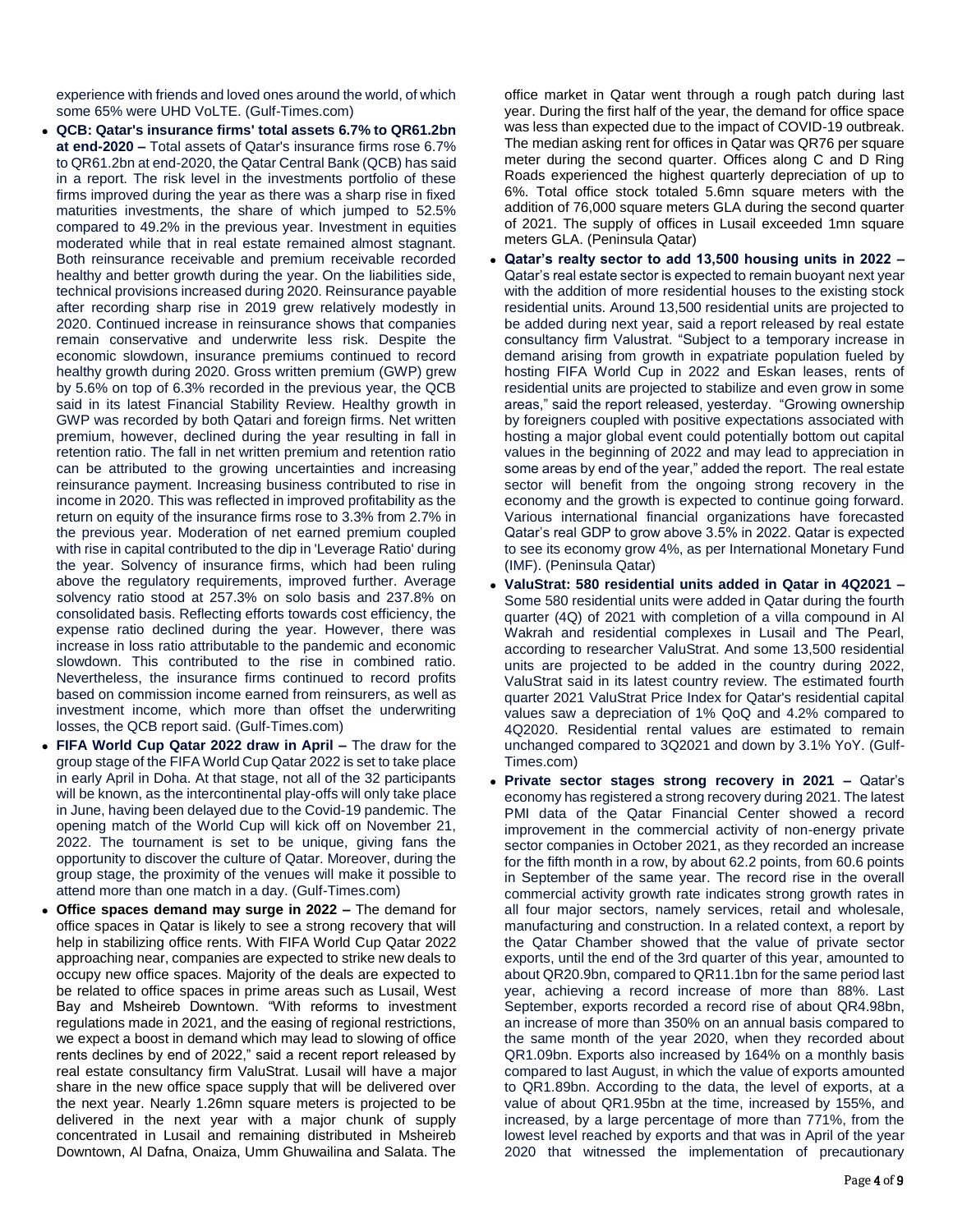measures, which amounted to about QR572m only. In 2022, the budget of expenditures in Qatar will be QR204.3bn, while the total estimates of revenues in the budget (fiscal year 2022), amounted to QR196bn, which represents an increase of 22.4 % compared to the estimates of the 2021 budget, while the new budget estimates the deficit of about QR8.3bn and QR17.8bn have been allocated to the education sector, or 8.7% of total expenditures, and QR20bn have been allocated to the health sector, representing 9.8% of total expenditures. (Peninsula Qatar)

- **Transport sector did World Cup simulation during Arab Cup '21' –** The experiences accrued by the public transport sector during the recent FIFA Arab Cup Qatar 2021 served as a real simulation for the FIFA World Cup Qatar 2022 , HE the Minister of Transport Jassim Seif Ahmed Al-Sulaiti told Qatar TV. "We deployed more than 200 electric buses for FIFA Arab Cup and will launch another 800 before the World Cup," he said, while explaining that for diesel vehicles, the most environment-friendly Euro 5 engine standard has been chosen. "Both on the rail and more than 4,000 Karwa buses more than 3mn passengers were transported, in a real test similar to that for the World Cup. We tested the system as a whole, whether the buses worked for school transport, the Arab Cup or public transport. "The Ministry of Transport is working to implement the vision of His Highness the Amir to make Qatar a pioneer in all aspects of the sector. We are going to witness the more progress from now on to 2030. Qatar Airways' expansion will continue, maintaining its position as one of the best airlines in the world." (Gulf-Times.com)
- **Remarkable successes for Qatar policy in 2021 –** Qatar has achieved remarkable successes in 2021 at the political and diplomatic levels in the Gulf and Arab region, and even internationally. Doha managed during the year to solve the region's crises. The country's achievements were not separated from the outside. All these successes would not have been achieved in one year without popular cohesion with the decisionmaker, and this was evident in the Shura Council elections in which 234 candidates competed for 30 out of a total of 45 seats through 30 distributed election committees across the country. (Gulf-Times.com)
- **Qatar Rail launches Lusail Tram preview service –** Qatar Railways Company (Qatar Rail) launched the first phase of the preview service of the Lusail Tram Saturday. The first phase includes the preview service of six stations on the Orange line: Marina, Marina Promenade, Yacht Club, Esplanade, Energy City South and Legtaifiya - all underground. (Gulf-Times.com)
- **'Lusail Tram one of the most advanced trams in the world' –** Lusail Tram is a fully integrated railway and one of the most advanced tram systems in the world, thereby ensuring a very high standard of operations and safety for our customers, Qatar Rail has said. It's is a step is in line with Qatar's plans to provide a sustainable, integrated and multi-modal public transport system, and to support the country's hosting of an environmentally friendly and carbon-neutral FIFA World Cup 2022. In a statement released on the occasion of the opening of Lusail Tram for public on Saturday, Qatar Rail Chief of Program Delivery Engineer Jassim Al Ansari said, "We are pleased with this significant milestone for Qatar Rail. The Lusail Tram project is one of the pillars of the integrated transport system. Qatar Rail delivered the project within the assigned time frame and according to the highest standards." During the past months, he said, "We have successfully completed the technical testing for this current stage, and we are confident that Lusail Tram will be a key player in the overall transportation system once the entire network is operational." Approximately 98mn man-hours have been spent during the project construction and we have received many international safety awards such as the RoSPA Gold awards and the BritishSafety Council Award, where the project excelled in

terms of occupational safety and no major incidents were recorded during the period of the project. Lusail Tram trains are both eco- and user-friendly, providing a greener, more efficient option than cars. Each tram-train consists of 64 seats and a comfortable capacity of 209 passengers in both Standard and Family Class. (Qatar Tribune)

- **Aspire Zone signs agreement with event management firm –** Aspire Zone Foundation (AZF) has signed an agreement with Attraction of Events, paving the way for more collaboration particularly in organizing events at AZF. The agreement was signed by Aspire Logistics (AZF member) Director-General Abdullah Nasser Al-Naemi and JMJ Group Chairman and Founder Sheikh Jabor bin Mansour Jabor Jassim Al-Thani. (Gulf-Times.com)
- **Water production hits 670mn cubic meters –** Qatar General Electricity and Water Corporation (Kahraaa ) has said that water production in Qatar reached 670mn cubic meters in 2021.Kahramaa's total water storage recorded 2,300mn gallons, an increase of 100mn gallons last year com-pared to 2020. This came in a report issued by Kahramaa demonstrating its achievements in 2021.Kahramaa continued its efforts to support the water security of Qatar, and implemented several projects in 2021 with the aim of meeting the increasing demand for water in the country. The highest daily water consumption last year reached 419mn gallons, while the lowest was at 346mn gallons, said the report. The Water Network Affairs has successfully responded 55,727 complaints related to water, and has carried out 47 preventive and corrective maintenance operations for water facilities, including water pumping stations, tank stations and water tanks. (Peninsula Qatar)
- **Registration of new private vehicles rises 29.9% in November –** The registration of new private vehicles surged in November 2021, reflecting soaring demand amid growing recovery of Qatar's economy. The total number of registered new vehicles stood at 6,882 in November, recording a growth of 35.8% com-pared to same month in 2020, according to data released by the Planning and Statistics Authority (PSA) yesterday. The registration of new private vehicles was 4,335 in November 2021 compared to 3,317 in the same period in 2020, registering a rise of 29.9% year-on-year. On month-on-month basis, the growth in November 2021 was 6.5%. Out of the total new vehicles, the private new vehicles accounted for 63%. The registration of private motorcycles accounted 9% of the total new vehicles, which stood at 590, registering a rise of 46% on yearly basis. (Peninsula Qatar)

# **International**

 **Global M&A volumes hit record high in 2021, breach \$5tn for first time –** Global dealmaking is set to maintain its scorching pace next year, after a historic year for merger and acquisition (M&A) activity that was fueled largely by easy availability of cheap financing and booming stock markets. Global M&A volumes topped \$5tn for the first time ever, comfortably eclipsing the previous record of \$4.55tn set in 2007, Dealogic data showed. The overall value of M&A stood at \$5.8tn in 2021, up 64% from a year earlier, according to Refinitiv. Flush with cash and encouraged by soaring stock market valuations, large buyout funds, corporates and financiers struck 62,193 deals in 2021, up 24% from the year-earlier period, as all-time records tumbled during each month of the year. Investment bankers said they are expecting the dealmaking frenzy to continue well into next year, despite looming interest rate hikes. Higher interest rates increase borrowing costs, which may slow down M&A activity. However, deal advisers still expect a flurry of large mergers in 2022. Accommodative monetary policies from the US Federal Reserve fueled a stock market rally and gave company executives access to cheap financing, which in turn emboldened them to go after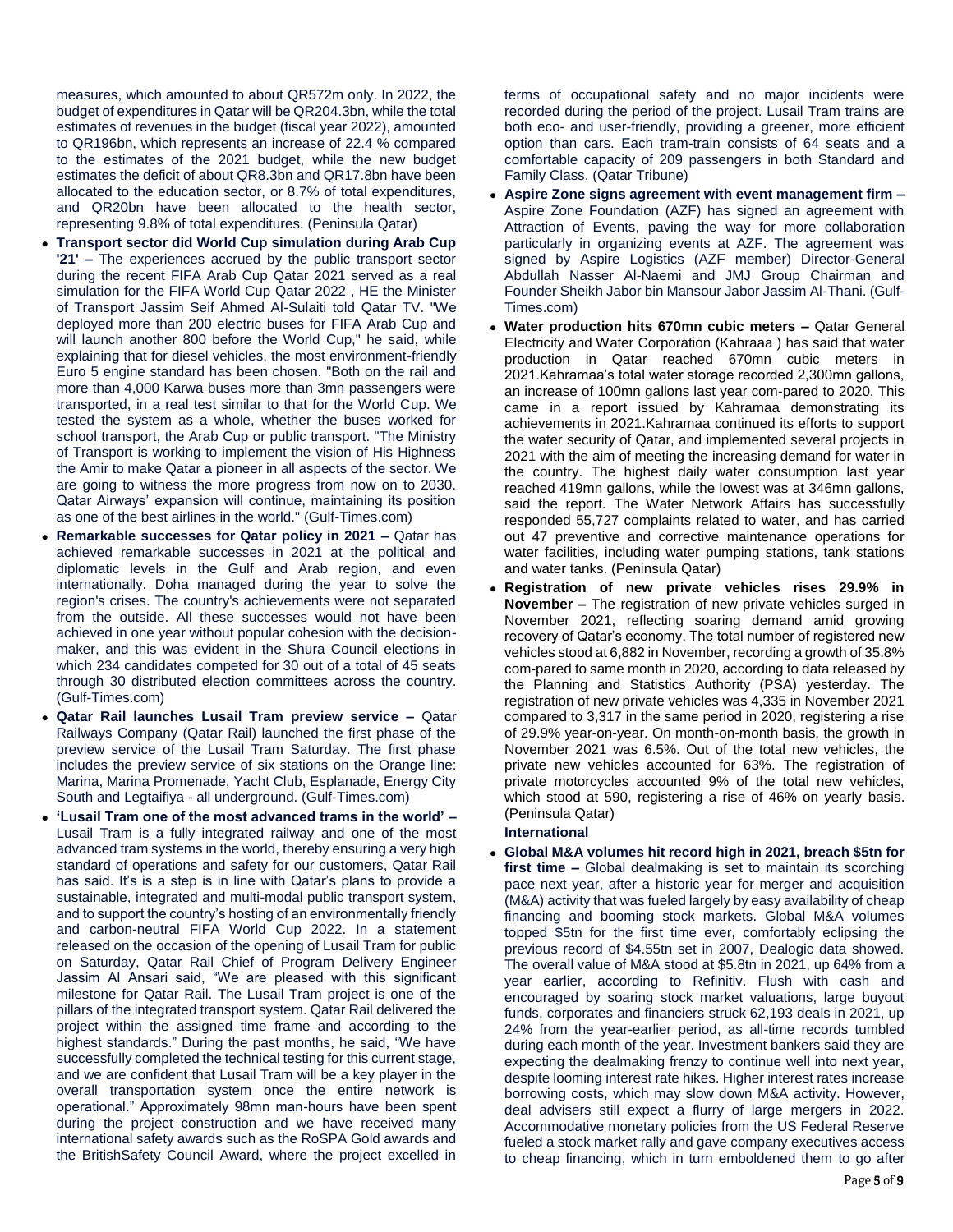large targets. The US led the way for M&A, accounting for nearly half of global volumes - the value of M&A nearly doubled to \$2.5tn in 2021, despite a tougher antitrust environment under the Biden administration. (Reuters)

- **US jobless claims drop, showing no Omicron hit yet –** New claims for US unemployment benefits fell in the week leading up to Christmas and benefits rolls slid to their lowest level of the coronavirus pandemic era the week earlier, the Labor Department said on Thursday, data that showed no impact yet on employment from the rapidly spreading Omicron variant. Initial claims for state unemployment benefits dropped to a seasonally adjusted 198,000 for the week ended December 25 from a revised 206,000 a week earlier. Early this month, claims dropped to a level last seen in 1969. Economists polled by Reuters had forecast 208,000 applications for the latest week. Claims have declined from a record high of 6.149mn in early April of 2020. The data were the latest to show that Omicron - the newest and most contagious COVID-19 variant so far - has yet to trip up a tight job market or slow a US economy that appears solidly on track to end the year at a gangbusters growth rate. While the initial claims data was depressed by so-called seasonal adjustment factors, even the nonseasonally adjusted figures - while roughly 60,000 higher - showed almost no week-over-week change. The figures among the most timely reading on the health of the labor market - also showed the number of people on benefits beyond the first week fell to 1.716 million in the week ended Dec. 18, the lowest since the week of March 7, 2020. That essentially marks a return to the level that prevailed before the first wave of COVID-19 lockdowns later that month sent unemployment rolls soaring. (Reuters)
- **US officials ask AT&T, Verizon to delay 5G wireless over aviation safety concerns –** US Transportation Secretary Pete Buttigieg and the head of the Federal Aviation Administration (FAA) on Friday asked AT&T and Verizon Communications to delay the planned January 5 introduction of new 5G wireless service over aviation safety concerns. In a letter Friday seen by Reuters, Buttigieg and FAA Administrator Steve Dickson asked AT&T Chief Executive John Stankey and Verizon Chief Executive Hans Vestberg for a delay of no more than two weeks as part of a "proposal as a near-term solution for advancing the coexistence of 5G deployment in the C-Band and safe flight operations." The aviation industry and FAA have raised concerns about potential interference of 5G with sensitive aircraft electronics like radio altimeters that could disrupt flights. "We ask that your companies continue to pause introducing commercial C-Band service for an additional short period of no more than two weeks beyond the currently scheduled deployment date of January 5," the letter says. Verizon and AT&T both said they received the letter and were reviewing it. Earlier Friday the two companies accused the aerospace industry of seeking to hold C-Band spectrum deployment "hostage until the wireless industry agrees to cover the costs of upgrading any obsolete altimeters." (Reuters)
- **UK government seeks to mitigate workforce disruption from Omicron –** The British government has asked public sector managers to test their contingency plans against a worst-case scenario of 25% staff absence as part of efforts to minimize disruption from the rapid spread of the Omicron variant of COVID-19. With daily infection numbers at a record high and people who test positive required to self-isolate for at least seven days, the government expects businesses and public services to face disruption in the coming weeks, it said in a statement. "So far, disruption caused by Omicron has been controlled in most parts of the public sector, but public sector leaders have been asked to test plans against worst case scenarios of workforce absence of 10%, 20% and 25%," it said. Prime Minister Boris Johnson has

asked ministers to work closely with their respective sectors to develop robust contingency plans, said the Cabinet Office, which is coordinating the government's efforts. The impact of Omicron on workforces in supply chains, public services and schools is being closely monitored, it said. Mitigations being considered include asking for volunteers such as retired teachers to go back to work. The daily number of new COVID-19 infections across the UK rose to a record 189,846 on Friday, far higher than during previous peaks. However, hospitalizations and deaths have remained at much lower levels than in previous waves. (Reuters)

- **EU drafts plan to label gas and nuclear investments as green –** The European Union has drawn up plans to label some natural gas and nuclear energy projects as "green" investments after a year-long battle between governments over which investments are truly climate-friendly. The European Commission is expected to propose rules in January deciding whether gas and nuclear projects will be included in the EU "sustainable finance taxonomy". This is a list of economic activities and the environmental criteria they must meet to be labelled as green investments. By restricting the "green" label to truly climatefriendly projects, the system aims to make those investments more attractive to private capital, and stop "greenwashing", where companies or investors overstate their eco-friendly credentials. Brussels has also made moves to apply the system to some EU funding, meaning the rules could decide which projects are eligible for certain public finance. A draft of the Commission's proposal, seen by Reuters, would label nuclear power plant investments as green if the project has a plan, funds and a site to safely dispose of radioactive waste. To be deemed green, new nuclear plants must receive construction permits before 2045. Investments in natural gas power plants would also be deemed green if they produce emissions below 270g of CO2 equivalent per kilowatt hour (kWh), replace a more polluting fossil fuel plant, receive a construction permit by Dec. 31 2030 and plan to switch to low-carbon gases by the end of 2035. Gas and nuclear power generation would be labelled green on the grounds that they are "transitional" activities - defined as those that are not fully sustainable, but which have emissions below industry average and do not lock in polluting assets. (Reuters)
- **Bild: German finance minister pledges tax relief from 2023 –** The new German government will offer tax relief to individuals and companies worth at least 30bn Euros (\$34.1bn) in this legislative period, Finance Minister Christian Lindner was quoted as saying on Sunday. "We will relieve people and small and medium-sized businesses by significantly more than 30bn Euros," Lindner told the Bild am Sonntag newspaper. Noting that the 2022 budget was put together by the previous government under Chancellor Angela Merkel, Lindner said his draft for 2023 will include relief such as on pension insurance contributions, and the end of an electricity price surcharge. Meanwhile, Lindner, leader of the fiscally cautious Free Democrats (FDP), said he had asked his cabinet colleagues to review the spending projects of their ministries. "We have to go back to sound public finances. We have a responsibility towards the younger generation," he said. Lindner said one way to make savings would be to scrap the construction of a new government terminal at Berlin's BER airport, set to cost 50 million euros. He suggested a temporary building could be used permanently. The minister is also planning a tax bill to help businesses cope with the ongoing coronavirus pandemic, including allowing them to offset losses in 2022 and 2023 against profits from previous years. Due to the pandemic, Chancellor Olaf Scholz's ruling coalition agreed to use an emergency clause in the constitution for a third year in a row in 2022 to suspend debt limits and enable new borrowing of 100bn Euros. From 2023 onwards, the coalition aims to return to the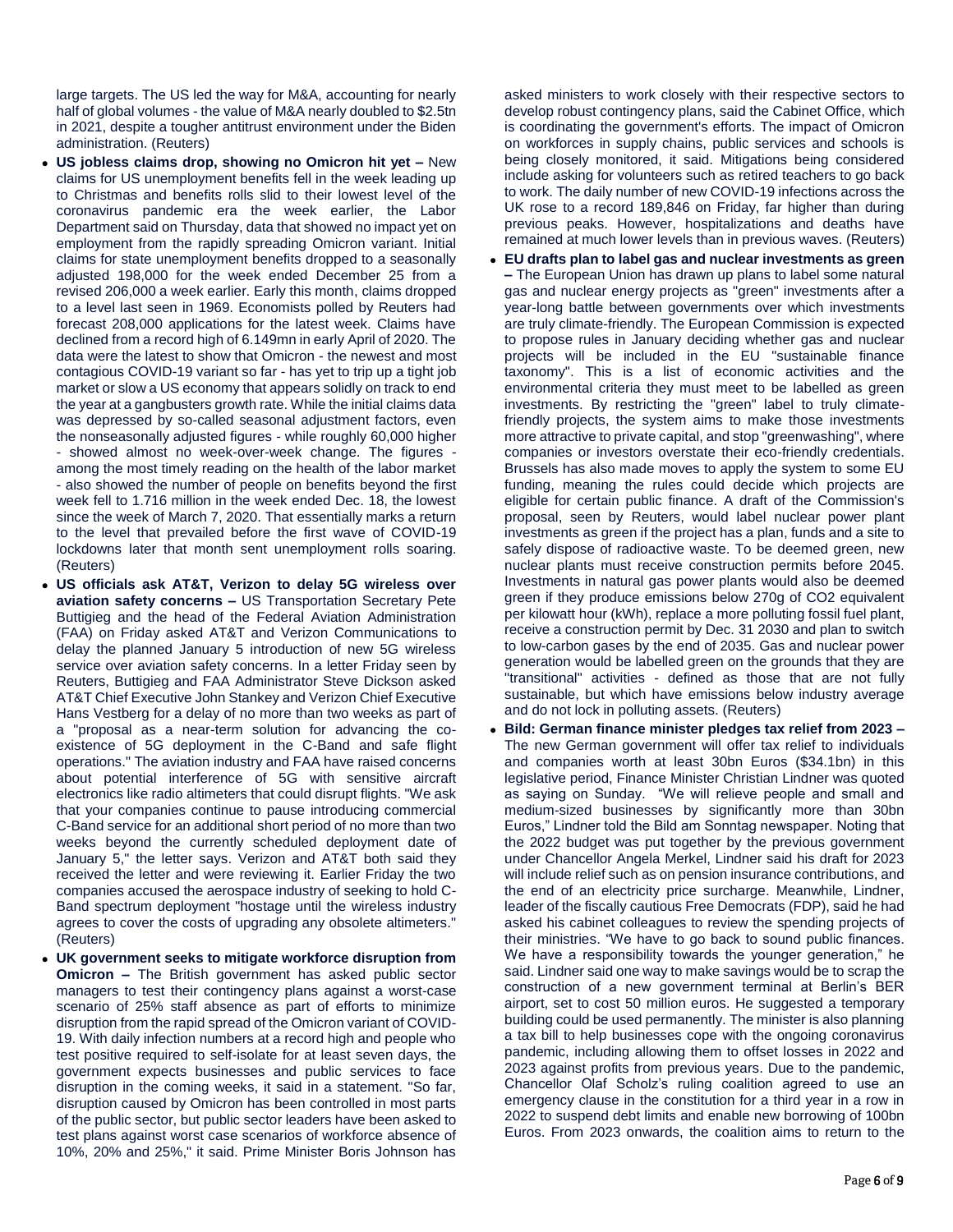debt brake rule in the constitution that limits new borrowing to a tiny fraction of economic output. (Reuters)

- **China December factory activity edges up ahead of economic headwinds –** China's factory activity unexpectedly accelerated in December, but only by a slim margin, an official survey on Friday showed, with analysts foreseeing more economic headwinds in the near term and policymakers being pressured to offer support measures. The official manufacturing Purchasing Managers' Index (PMI) rose to 50.3 from 50.1 in November, data from the National Bureau of Statistics (NBS) showed. Analysts had expected it to fall slightly to the 50-point mark, which separates growth from contraction. The world's second-largest economy has lost steam since the early summer after rebounding from last year's pandemic slump, weighed down by a slowing manufacturing sector, debt problems in the property market, carbon emissions-related curbs, and small-scale COVID-19 outbreaks. Next year, China will face "unprecedented" difficulty in stabilizing trade, Vice Commerce Minister Ren Hongbin warned on Thursday, as production capacity in other exporting countries recovers from COVID-induced shocks and competes with Chinese exports. "Looking to January, we expect the manufacturing PMI to fall to 50.0, weighed on by the stricterthan-usual anti-pollution measures to ensure blue skies for the upcoming Winter Olympics that will start in early February and contracting demand as result of the property downturn and slowing export growth," Nomura economists wrote in a note. Data from the statistics bureau showed a sub-index for new orders improved slightly in December but remained in contraction, at 49.7 versus 49.4 in November. New export orders shrank further, with the sub-index coming in at 48.1 compared with 48.5 a month earlier, indicating fragile overseas demand. A sub-index for production remained in positive territory at 51.4, but was lower than November's 52.0. (Reuters)
- **Official PMI: China's service sector activity gathers pace –** Activity in China's services sector grew at a slightly faster pace in December, official data showed on Friday, even as China combats a COVID-19 outbreak hitting the major northwestern city of Xian. The official non-manufacturing Purchasing Managers' Index (PMI) rose to 52.7 in December from November's 52.3, data from the National Bureau of Statistics (NBS) showed. The 50-point mark separates growth from contraction on a monthly basis. Analysts say the services sector, which was slower to recover from the pandemic than manufacturing, is more vulnerable to sporadic COVID-19 outbreaks, clouding the outlook for the much anticipated rebound in consumption. China's official composite PMI, which includes both manufacturing and services activity, stood at 52.2, unchanged from November. (Reuters)
- **China to extend preferential tax policies for foreigners until end-2023 –** China will extend preferential income tax policies for foreigners residing in the country to Dec. 31, 2023, the finance ministry said on Friday, as part of measures to ease the burden on taxpayers. Previously, China said benefits and allowances for foreigners including housing rental and education for their children would cease to be income tax-exempt starting Jan. 1, 2022. In recent days, the government has pledged to further cut taxes and fees in 2022 to support struggling businesses. China will also extend some favorable income tax policies to ease the burden for middle- and low-income groups. (Reuters)

### **Regional**

 **Sources: OPEC+ likely to stick to existing policy at January 4 meeting –** OPEC and its allies will probably stick to their existing policy of modest monthly increases in oil output at a meeting next week, four sources said, as demand concerns raised by the Omicron coronavirus variant ease and oil prices recover. The OPEC and allies, known as OPEC+, is set to decide on Jan. 4 whether to proceed with a 400,000 bpd output hike for

February, the latest in a steady unwinding of record cuts made last year. "At the moment, I have not heard of any moves to change course," said an OPEC+ source. A Russian oil source and two other OPEC+ sources also said no changes to the deal were expected next week. (Reuters)

- **OPEC+ seen reviving output in sign of confidence for 2022 demand –** OPEC and its allies are expected to revive more oil supplies when they meet next week, underscoring the group's optimism in the outlook for global demand. The 23-nation alliance led by Saudi Arabia and Russia is likely to proceed with another modest monthly hike of 400,000 bpd as it restores production halted during the pandemic, according to a Bloomberg survey. Several national delegates also said they expect the boost, due to take effect in February, will go ahead. (Bloomberg)
- **GCC construction machinery rental industry to hit \$5.48bn by 2026 –** The GCC construction equipment/machinery rental market, which was valued at \$3.77bn in 2020, is poised for solid growth and is expected to reach \$5.48bn by 2026, growing at a CAGR of 6.15% over the next five years, said a report by ResearchAndMarkets.com. The Covid-19 pandemic hindered the growth of construction machinery/equipment market across GCC region owing to shut down of manufacturing facilities and halt of investments into infrastructure sector. However, post-pandemic, as economic activities resumed, the market expected to gain momentum during the forecast period, it stated. (Zawya)
- **Saudi central bank extends deferred payment programme by 3 months –** Saudi Arabia's central bank has extended a deferred payment programme meant to help support the private sector by an additional three months until March 31, it said on Thursday. The extension is aimed at helping small and medium-sized enterprises that are still affected by the precautionary measures put in place during the coronavirus pandemic, the bank said in a statement. (Reuters)
- **Saudi Arabia may set deep crude price cuts for Asia in February –** Top oil exporter Saudi Arabia may implement deep price cuts for the crude it sells to Asia in February after Middle East benchmarks and spot prices slumped this month, industry sources said. The producer is expected to cut official selling prices (OSPs) of all grades by more than \$1 in February from the previous month, dropping prices back to their lowest levels in three to four months, a Reuters survey of seven crude buyers showed. A spokesperson for state oil giant Saudi Aramco said the company does not comment on rumors or market speculation. (Reuters)
- **Saudi economy rebounds in 2021 after turbulent year –** The Saudi economy recovered in 2021 after a tough year of pandemic restrictions as vaccination campaigns rolled out in the Kingdom and across the world driving its key oil exports. MENA's largest economy bounced back from last year, when the Kingdom's gross domestic product contracted by 4.1%, according to the International Monetary Fund. But this year saw higher oil output, its first quarterly budget surplus in over two years and lower unemployment drove growth. (Zawya)
- **PIF-owned Elm to IPO 30% of its shares on Saudi's Tadawul –** Digital solutions company Elm will make 30% of its shares available through the Saudi stock market, it has announced. The firm, wholly-owned by the Saudi Public Investment Fund, is set to list 24mn shares on the Tadawul. Elm's profits hit SR279 in the first six months of 2021. The company targets key sectors in the Kingdom, including technology solutions, outsourced business procedures, operation management, consultancy, and human resource services. (Zawya)
- **Saudi Arabia's Gas Arabian gets approval for 5% public offering –** Saudi Arabia's Gas Arabian Services Company has received approval from the kingdom's Capital Market Authority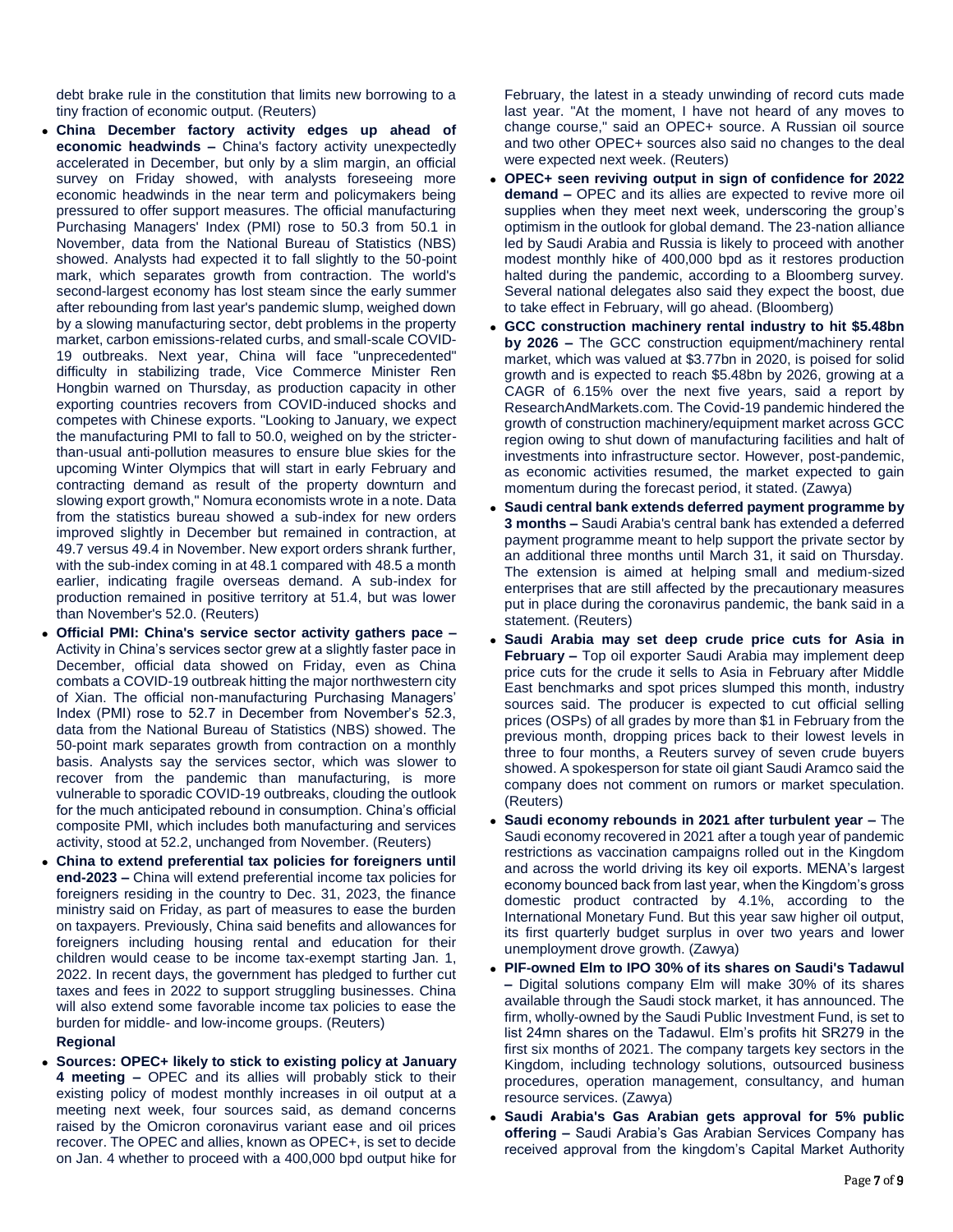(CMA) to offer 5% of its shares, or 790,000 ordinary shares, and list on the Nomu Parallel Market. The book building period will between January 23 and 27 2021, following which the offer price will be determined, according to a bourse filing by advisors FALCOM Financial Services Company. (Zawya)

- **Saudi laundry solutions firm Kleen closes SR2mn in preseed funding –** Saudi Arabian laundry solutions provider Kleen announced the closing of SR2mn in a pre-seed investment round with the participation of Share Investment. The newly acquired funding will be used to provide innovative technical solutions and expand to new geographic areas in the Kingdom. Kleen is currently working on developing an integrated system of technical solutions to enhance its service providers' quality, control operations and reduce service costs, Jawlah reported, citing a statement. (Zawya)
- **Saudi Kayan early disburses \$506mn due loans –** Saudi Kayan Petrochemical Company has announced the early settlement of SR1.87bn out of the company's senior loans. The remaining debt after the prepayment stands at SR13bn as of 31 December 2021, according to a bourse filing on Thursday. The early repayment will cut around SR60mn in financial cost as part of its positive financial impact. This step will enable the company to support its financial excellence, decrease financial costs, and optimize the available cash. (Zawya)
- **Saudi Research & Media unit buys Govt Sukuk worth SR300m –** Saudi Research and Media Group says it subsidiary, Scientific Works Holding, bought Saudi government sukuk with a nominal value of SR300mn. Transaction will be funded by Saudi Research. (Bloomberg)
- **Al Rajhi banking to issue riyal-denominated Tier 1 Sukuk –** Al Rajhi Banking & Investment Corp. to make private placement of sukuk in Saudi Arabia. Mandates Al Rajhi Capital as sole lead manager and bookrunner to do a series of investor meetings. (Bloomberg)
- **Dubai-based Emaar Development CEO resigns for personal reasons –** The CEO of Emaar Development, Bader Hareb, has resigned after three years in the role, citing personal reasons. Hareb's appointment was announced in September 2018, when he took over from Chris O'Donnell. His resignation was announced in a stock market statement on Thursday, but no statement was made regarding his replacement. (Zawya)
- **Abu Dhabi outshines Middle East markets in 2021 –** Stock markets in the Gulf ended 2021 higher, with the Abu Dhabi index exiting the year with a roar on its best annual performance in 16 years. The Abu Dhabi index added 0.5% on Thursday, the last trading day of 2021 - its best year since 2005, with more than 68% gain. Besides the support of the strong oil prices, Abu Dhabi saw a series of initial public offerings (IPO) that helped push its performance higher during the year. The momentum helped the market stay on the positive side for most of the year until the rise of Omicron coronavirus variant, said Farah Mourad, senior market analyst at XTB MENA. Conglomerate International Holding Co (IHC), Abu Dhabi's most valuable listed company, concluded the year 262% higher. (Reuters)
- **Abu Dhabi's Mubadala in deal to sell key stake in US data center company –** Abu Dhabi-based Mubadala Investment Company said it has reached an agreement with Stonepeak, a leading investment firm specialising in infrastructure and real assets, to sell its stake in Cologix - the largest private interconnection and hyperscale edge platform in North America. Mubadala has been a co-investor in Cologix with Stonepeak Fund II LP since January 2020. This partnership has fueled further growth, both organic and inorganic via M&A to make Cologix a premier interconnection and hyperscale edge platform. (Zawya)
- **Oman estimates 2021 budget deficit at 3.8% of GDP –** Oman's budget deficit reached an estimated OMR1.2bn in 2021, or 3.8% of gross domestic product, the Gulf country's finance ministry said on Thursday. Nominal GDP growth was estimated at 13.8% for 2021, the ministry added. The figures mark a sharp rebound from Oman's yawning deficit of 19.3% of GDP in 2020 caused by battered oil prices and the pandemic's impact. (Reuters)
- **Ooredoo Oman enters into roaming pact with Vodafone Oman –** The 3-year agreement will enable Vodafone Oman to use Ooredoo Oman's national roaming services. Ooredoo Oman expects agreement to enhance revenue as well as expand its operations. (Bloomberg)
- **Kuwait's candidate for OPEC chief has wide support from members –** Kuwait's candidate to take over as OPEC's top diplomat has widespread support from the group's members, delegates said. Haitham al-Ghais, an executive at Kuwait Petroleum Corp., has backing from a number of nations to succeed Mohammad Barkindo as secretary-general, said the delegates, who asked not to be identified discussing an internal matter. The Organization of Petroleum Exporting Countries will vote on the selection on Jan. 3, and the chosen candidate will take over the job in July. (Bloomberg)